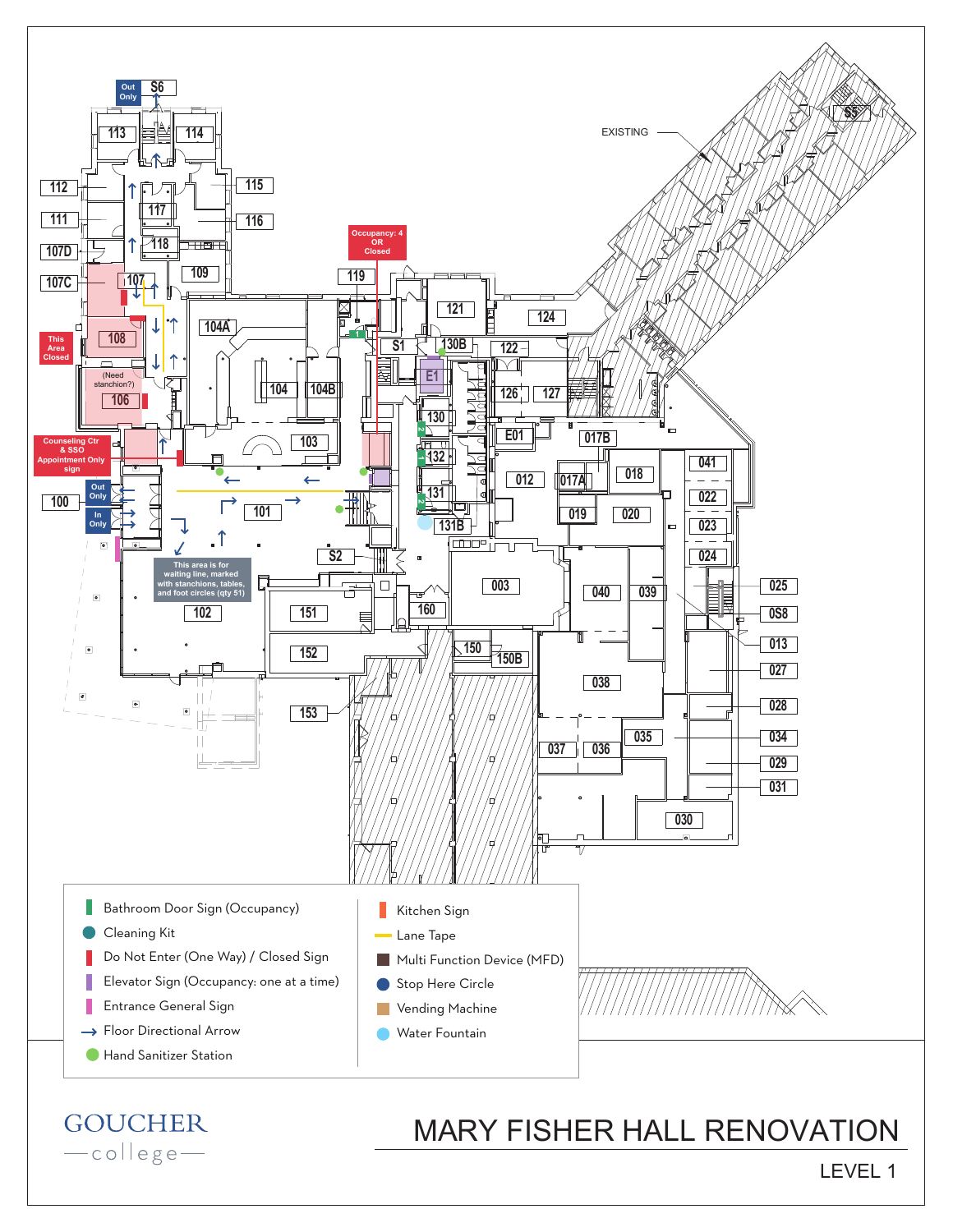

## **GOUCHER** -college-

## MARY FISHER HALL RENOVATION